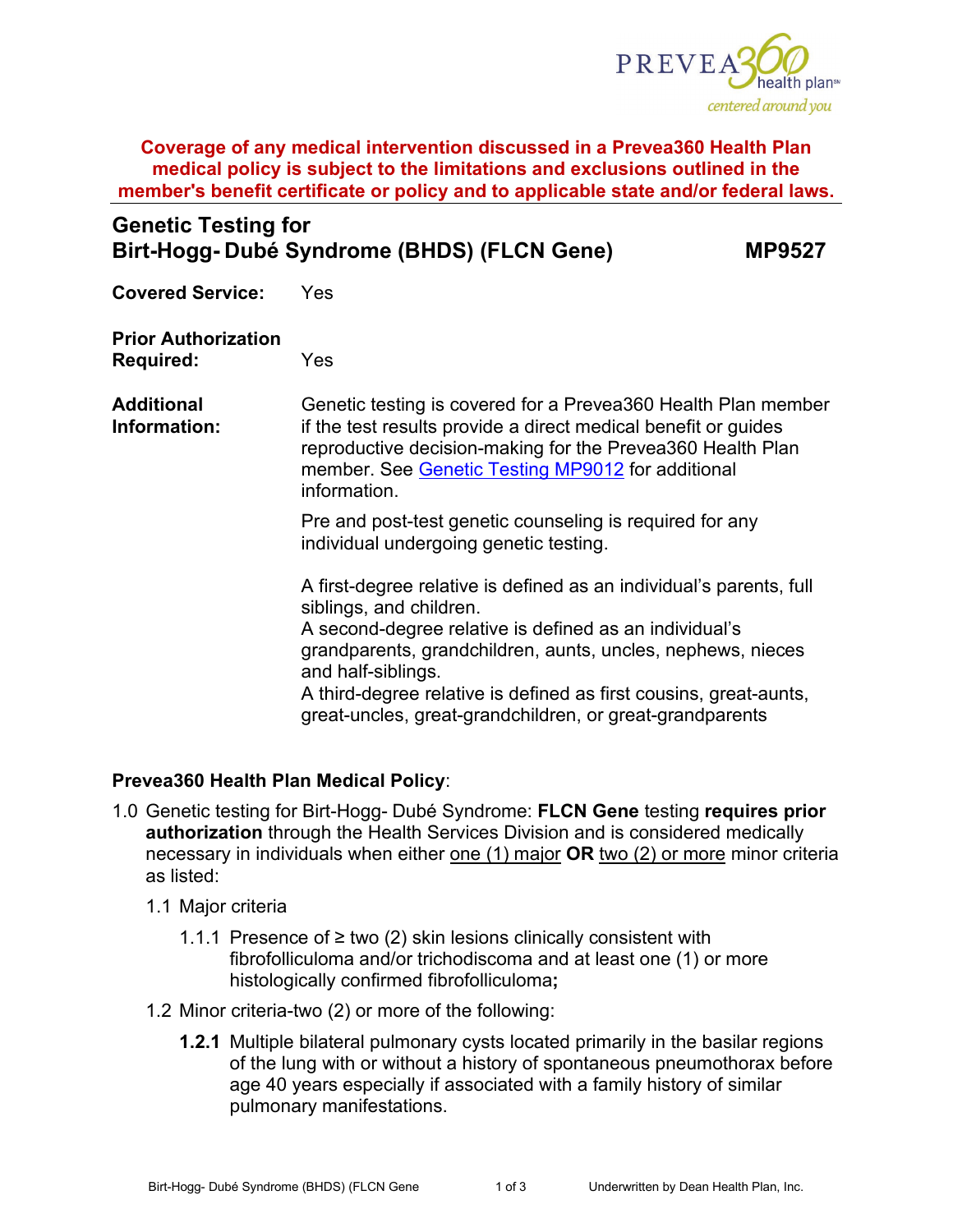

**Coverage of any medical intervention discussed in a Prevea360 Health Plan medical policy is subject to the limitations and exclusions outlined in the member's benefit certificate or policy and to applicable state and/or federal laws.**

- 1.2.2 Bilateral, multifocal chromophobe renal carcinomas or hybrid oncocytic tumors, especially in members with a family history of renal tumors at <50 years;
- 1.2.3 A combination of skin lesions (cutaneous), pulmonary cysts, or renal carcinomas or hybrid oncocytic tumors manifestations presenting in the member or family members
- 1.2.4 Identification of a germline FLCN mutation by DNA sequencing
- 1.2.5 A first degree relative with BHDS.
- 2.0 FLCN gene testing is considered medically necessary for the close family relatives  $(1^{st}, 2^{nd}$  or  $3^{rd}$  degree relative) of a person with a known FLCN gene mutation or a known diagnosis of Birt-Hogg-Dube Syndrome.

## **CPT/HCPCS Codes Related to MP9527**

The list of codes (and their descriptors, if any) is provided for informational purposes only and may not be all inclusive or current. Listing of a code in this medical policy does not imply that the service described by the code is a covered or non-covered service. Benefit coverage for any service is determined by the member's policy of health coverage with Prevea360 Health Plan. Inclusion of a code above does not imply any right to reimbursement or guarantee claim payment. Other medical policies may also apply*.*

| <b>CPT Code</b> | <b>Description</b>                                                                     |
|-----------------|----------------------------------------------------------------------------------------|
| 81445           | <b>Genomic Sequencing Procedures and Other Molecular</b><br><b>Multianalyte Assays</b> |
| 81479           | Molecular pathology procedure                                                          |